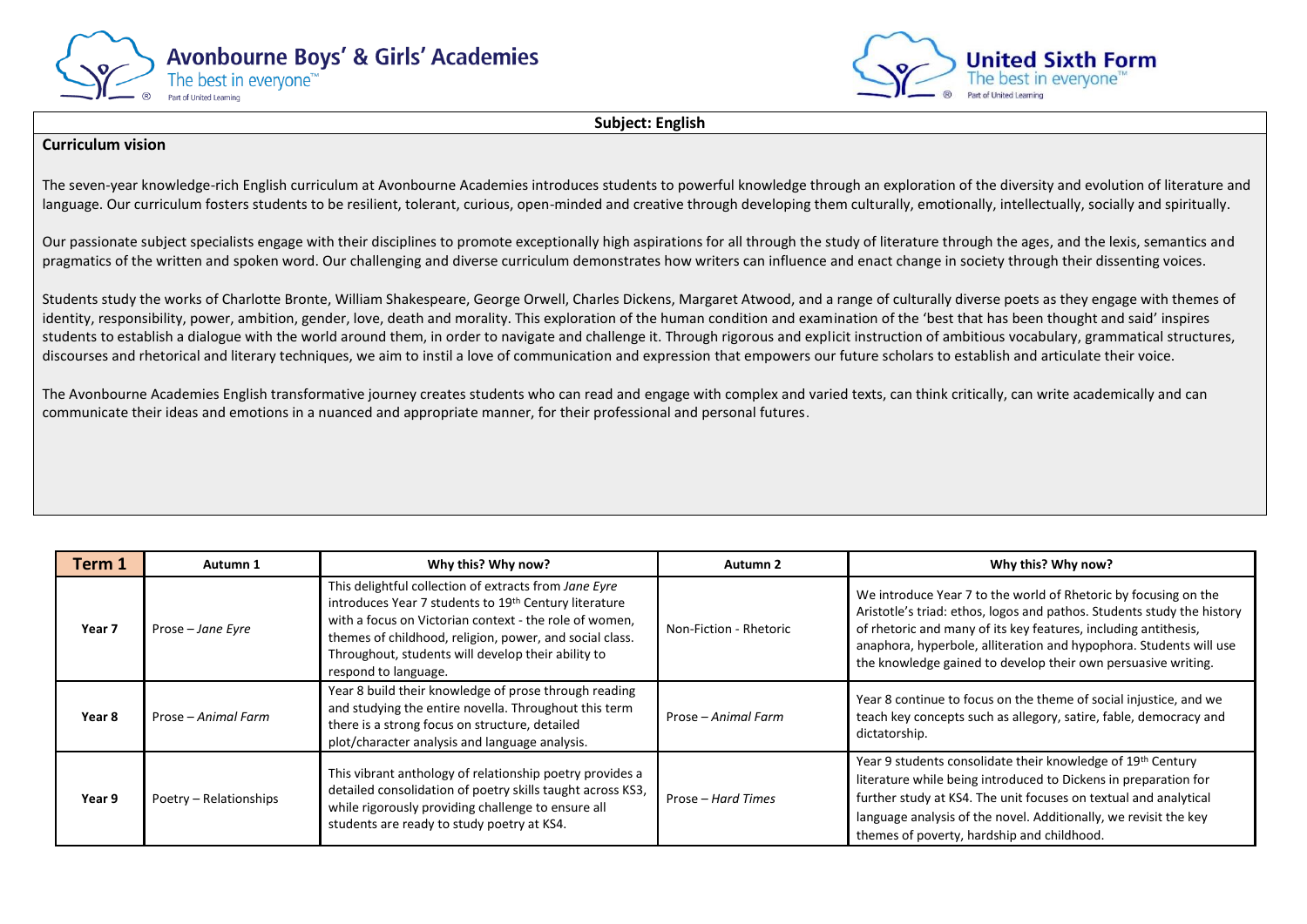

## Avonbourne Boys' & Girls' Academies



| Year 10         | Macheth                                                                                     | Year 10 students return to and build upon their<br>knowledge of Shakespeare, the tragedy form, and the<br>themes of kingship and power to study their GCSE text<br>Macbeth.                                                   | Macbeth<br>English Language Paper 1                                          | Year 10 students complete their full-text study of Macbeth and<br>develop their analytical fluency as they build their essay writing<br>abilities. In this half-term Year 10 students also apply the language<br>skills developed across KS3 for the study of their English Language<br>Paper 1. |
|-----------------|---------------------------------------------------------------------------------------------|-------------------------------------------------------------------------------------------------------------------------------------------------------------------------------------------------------------------------------|------------------------------------------------------------------------------|--------------------------------------------------------------------------------------------------------------------------------------------------------------------------------------------------------------------------------------------------------------------------------------------------|
| Year 11         | Macbeth and English<br>Language Paper 1 Revision                                            | Year 11 students return to their study of Macbeth and<br>revise the play through many of its key themes. Year 11<br>students also return to their study of English Language<br>Paper 1 to hone their analysis and evaluation. | An Inspector Calls Revision                                                  | Year 11 students return to their study of An Inspector Calls and<br>revise the play through many of its key themes. Essay fluency is also<br>a focus of this unit as students master their thesis statement and<br>main body paragraph writing.                                                  |
| Year 12 Lit     | A Streetcar Named Desire<br>and The Handmaid's Tale                                         | Year 12 are introduced to two of the great works of<br>American literature and develop an A Level standard<br>analysis.                                                                                                       | Romantic Poetry and The<br>Handmaid's Tale                                   | Year 12 continue their study and further develop an A Level<br>standard analysis. Additionally, Year 12 students are introduced to<br>Romantic poetry.                                                                                                                                           |
| Year 12<br>Lang | Course Introduction<br>Language Levels &<br>Frameworks 1<br>Meanings &<br>Representations 1 | Year 12 are given the toolkit with which to assess all<br>language texts they will face throughout the course.<br>This is the foundation on which the whole course is<br>built.                                               | Language Levels &<br>Frameworks 2 Meanings &<br>Representations 2 CLA Speech | Year 12 apply their toolkits to a wide variety of texts in preparation<br>for P1SA and also learn how to apply these tools to the data for the<br>CLA question. They also learn the relevant theory surrounding CLA<br>(speech).                                                                 |
| Year 13 Lit     | Romantic Poetry and<br>Modern Poetry                                                        | Year 13 begin the year delving further into Romantic<br>poetry and exploring Modern poetry.                                                                                                                                   | Othello and Frankenstein &<br>The Handmaid's Tale                            | Year 13 look at critical analysis of Othello and return to their two<br>prose texts.                                                                                                                                                                                                             |
| Year 13<br>Lang | Change: History &<br>Processes<br>NEA: Investigation                                        | Year 13 begin studying the large topic of Language<br>Change – history, processes and attitudes – which has<br>application across both papers. They embark on the<br>second component of their NEA.                           | Change: Standards &<br>Technology Investigation<br>NEA: Investigation        | Year 13 continue their study of Language Change and bring it into<br>the current century. They continue work on the second component<br>of their NEA.                                                                                                                                            |

| Term 2 | Spring 1                 | Why this? Why now?                                                                                                                                                                                                                                                 | Spring 2                       | Why this? Why now?                                                                                                                                                                                 |
|--------|--------------------------|--------------------------------------------------------------------------------------------------------------------------------------------------------------------------------------------------------------------------------------------------------------------|--------------------------------|----------------------------------------------------------------------------------------------------------------------------------------------------------------------------------------------------|
| Year 7 | Shakespeare: The Tempest | We introduce Year 7 to Shakespeare with an in-depth<br>study of The Tempest, focusing on an introduction to<br>Shakespeare's life and time.                                                                                                                        | Shakespeare: The Tempest       | Year 7 continue to study The Tempest with a focus on the features<br>of comedy, the idea of virtue and dual nature and close analysis of<br>Shakespearian language.                                |
| Year 8 | Poetry: Social Justice   | Year 8 continue to build on their knowledge of poetry<br>and the key theme of social justice, while focusing on the<br>analysis of context, form, structure, and literary devices.                                                                                 | Prose: Dystopian short stories | Year 8 build on their knowledge and understanding of short<br>stories and their core theme of social justice by studying this<br>exhilarating collection of Dystopian fiction.                     |
| Year 9 | Drama: The Crucible      | Year 9 will consolidate their knowledge of allegorical<br>literature and dramatic form by studying this thought-<br>provoking play. Students will revisit the key theme of<br>social justice and embark on a detailed exploration of<br>social/historical context. | Non-Fiction: Relationships     | This dynamic collection of non-fiction texts provides an integral<br>focus on structure, form, and purpose. Students continue to<br>develop their understanding of the key theme of relationships. |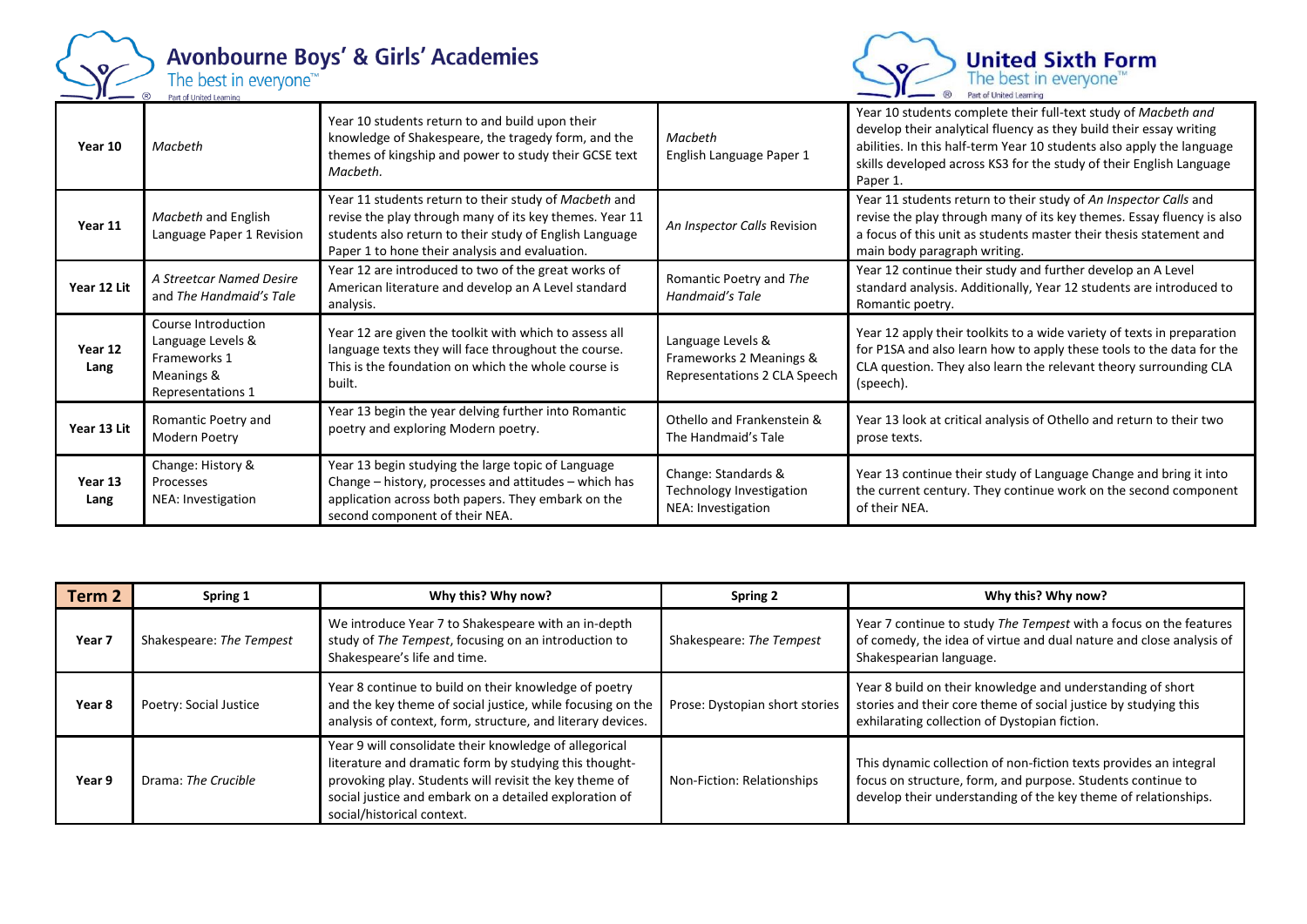

## Avonbourne Boys' & Girls' Academies<br>The best in everyone<sup>184</sup>

**United Sixth Form**<br>The best in everyone<sup>™</sup><br>Part of United Learning  $R$ 

| Year 10         | A Christmas Carol                                                                            | Drawing upon their knowledge of the 19 <sup>th</sup> Century novel,<br>Year 10 students return to Dickens to study their GCSE<br>set text A Christmas Carol.        | A Christmas Carol<br>Macbeth and A Christmas<br>Carol Essay Craft | Year 10 students complete their full text study of A Christmas<br>Carol and consolidate their analytical abilities through an essay<br>writing focus.         |
|-----------------|----------------------------------------------------------------------------------------------|---------------------------------------------------------------------------------------------------------------------------------------------------------------------|-------------------------------------------------------------------|---------------------------------------------------------------------------------------------------------------------------------------------------------------|
| Year 11         | Unseen Poetry and Revision                                                                   | Year 11 students consolidate their poetry analysis<br>through a collection of Unseen poems about a range of<br>themes. Revision cycles target areas of development. | <b>Targeted Revision</b>                                          | Revision cycles for the Literature set texts and Language papers<br>are formulated using mock data to target areas of development.                            |
| Year 12<br>Lit  | <b>Romantic Poetry</b>                                                                       | Year 12 continue their study of Romantic poetry.                                                                                                                    | Frankenstein                                                      | Year 12 pupils study one of the great novels of all-time,<br>Frankenstein.                                                                                    |
| Year 12<br>Lang | Diversity: Age & Social<br>Groups<br>Evaluative Writing (TWR)<br>Diversity: Race & Ethnicity | Year 12 are introduced to the idea of evaluative writing<br>(through TWR) and their first topics for the diversity<br>component of P2SA.                            | Diversity: Gender & Sexuality<br>Diversity: Occupation &<br>Power | Year 12 continue evaluative writing with two new diversity topics,<br>building on the skills already learnt.                                                  |
| Year 13<br>Lit  | Othello Critical theory                                                                      | Year 13 will explore critical analysis of Othello.                                                                                                                  | Prose and drama revision                                          | Year 13 will revise the drama and prose texts in their course in<br>preparation for the summer exams.                                                         |
| Year 13<br>Lang | Change: World Englishes<br><b>CLA Writing</b>                                                | Year 13 study the final topic for change and diversity:<br>World Englishes. CLA is also revisited but with the focus<br>on reading and writing.                     | Revisiting Diversity Flipped<br>Learning                          | This term sees Year 13 revisit the themes of Diversity & Change<br>through flipped learning, adding to their repertoire of theorists<br>and current examples. |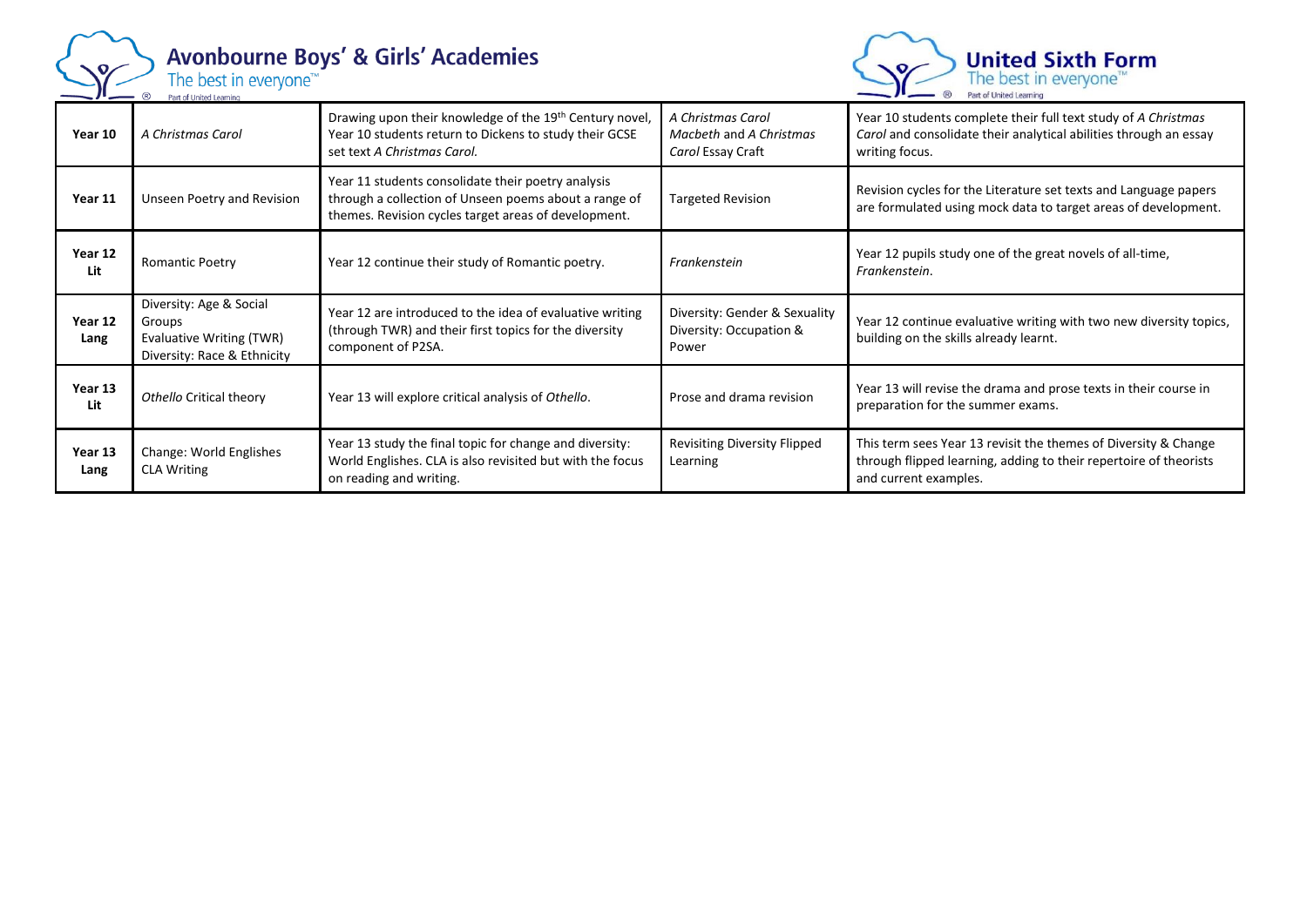



| Term <sub>3</sub> | Summer 1                                                            | Why this? Why now?                                                                                                                                                                                                                                                                                                 | Summer 2                                                                                         | Why this? Why now?                                                                                                                                                                                                                                                                                  |
|-------------------|---------------------------------------------------------------------|--------------------------------------------------------------------------------------------------------------------------------------------------------------------------------------------------------------------------------------------------------------------------------------------------------------------|--------------------------------------------------------------------------------------------------|-----------------------------------------------------------------------------------------------------------------------------------------------------------------------------------------------------------------------------------------------------------------------------------------------------|
| Year 7            | Poetry: War and Conflict                                            | Year 7 students are introduced to poetry through<br>exploring and analysing this powerful collection<br>focused on the themes of war and conflict.                                                                                                                                                                 | <b>Prose: Short Stories</b>                                                                      | Year 7 students are introduced to short stories through this<br>exciting collection, and focus on form, structure and<br>narrative voice.                                                                                                                                                           |
| Year 8            | Shakespeare: Richard III                                            | Year 8 students build on their understanding of<br>Shakespeare from their study of The Tempest in Y7.<br>This unit focuses on: Kingship/authority, The Great<br>Chain of Being, features of tragedy and structural<br>features.                                                                                    | Prose: Frankenstein (extracts)                                                                   | Year 8 students will develop and revisit their understanding<br>of Victorian literature (Jane Eyre in Year 7) through a focus<br>on Gothic context. Students study influences of the era,<br>story openings, creative writing, and analyse how Shelley<br>uses language to create characterisation. |
| Year 9            | Prose: A Scandal in Bohemia                                         | Year 9 students continue their study of Victorian<br>literature through a focus on A Scandal in Bohemia.<br>Students study Victorian ideals, the theory of 'The<br>Other' and review the importance of reputation.                                                                                                 | Shakespeare: King Lear                                                                           | Through the theme of power and powerlessness, this unit<br>draws upon the Shakespeare texts taught in Year 7 and Year<br>8 to build students' ability to analyse language and respond<br>to Shakespeare's great works.                                                                              |
| Year 10           | Power and Conflict Poetry<br>Revision cycle - Literature<br>Paper 1 | Year 10 students draw upon their KS3 study of war and<br>conflict, social justice and relationships poetry to study<br>their GCSE anthology poetry - Power and Conflict.                                                                                                                                           | Revision Cycle - Language Paper 1<br><b>End of Year Assessments</b><br>Power and Conflict Poetry | Year 10 students draw upon their KS3 study of war and<br>conflict, social justice and relationships poetry to study their<br>GCSE anthology poetry - Power and Conflict.                                                                                                                            |
| Year 11           | <b>Targeted Revision</b>                                            | Revision cycles for the Literature set texts and<br>Language papers are formulated using mock data to<br>target areas of development.                                                                                                                                                                              | Literature and Language GCSE<br>Examinations                                                     |                                                                                                                                                                                                                                                                                                     |
| Year 12<br>Lit    | Othello                                                             | Year 12 will explore Shakespeare's darkest and<br>greatest tragedy, Othello.                                                                                                                                                                                                                                       | Coursework                                                                                       | Year 12 will begin working on their coursework in the last<br>term of the school year.                                                                                                                                                                                                              |
| Year 12<br>Lang   | Discourses: P2Q3<br>Diversity: Regional Variation                   | Year 12 begin to understand how language issues are<br>represented in the media and also continue to hone<br>their evaluative skills whilst learning about another<br>diversity topic. The diversity topics studied to date will<br>form the basis for their analysis of media discourses<br>surrounding language. | NEA: Original Writing Opinion<br>Articles: P2Q4                                                  | Year 12 learn to produce their own opinion articles<br>surrounding a language issue and this supports the first<br>component of their coursework which they begin now.                                                                                                                              |
| Year 13<br>Lit    | Revision - all topics                                               | Year 13 will revise all topics in preparation for their<br>exams.                                                                                                                                                                                                                                                  | Examinations                                                                                     |                                                                                                                                                                                                                                                                                                     |
| Year 13<br>Lang   | Revision & Walking, Talking<br>Mocks                                | Year 13 will revise all topics and engage in several<br>walking, talking mocks.                                                                                                                                                                                                                                    | Examinations                                                                                     |                                                                                                                                                                                                                                                                                                     |